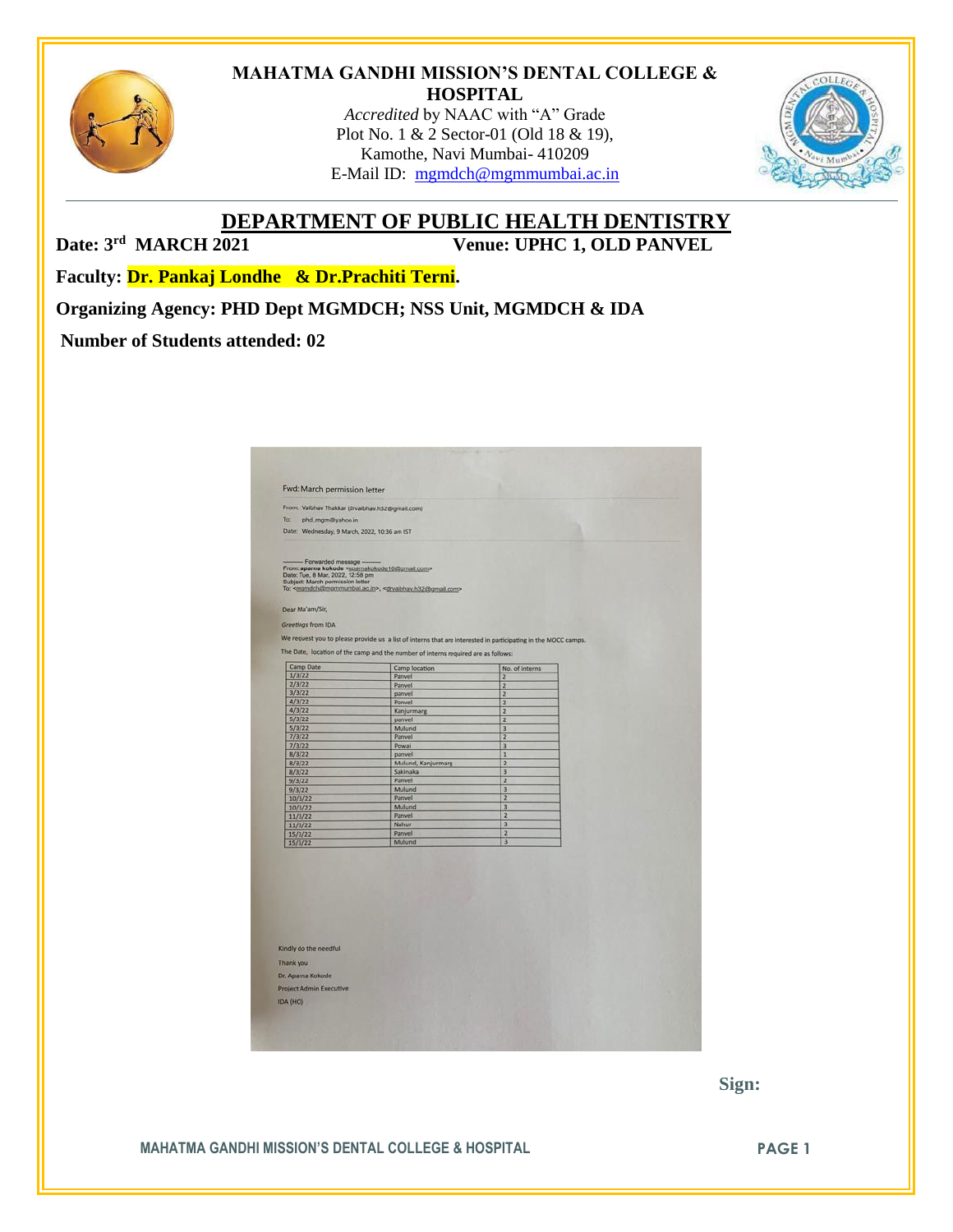## **Oral health awareness camp –'Oral cancer' at UPHC, Old Panvel**

MGM Dental College in association with IDA constantly takes efforts of extending the oral health care to the community. The oral care initiative was also extended to patients at **UPHC, Old Panvel** with the intention of creating awareness and providing oral health care to the patients.

### **Aim and objective:**

- 1. To assess the oral health status of patients and to provide necessary Dental treatment.
- 2. To educate them and create awareness about oral health.

#### **Method**:

A type III examination was carried out with the use of mouth mirror and probe in day light. All the patients were assessed for oral health status and were explained the need to get the problems corrected. The patients were made aware of the existing dental problems and preventive measures were explained.

**Observations:** A total of 22 patients were examined for various dental problems. Those requiring extensive treatment were referred to MGM Dental College and Hospital, Kamothe.

| <b>Condition</b>     | No. of             | <b>Percentage</b> |
|----------------------|--------------------|-------------------|
|                      | <b>individuals</b> | $\frac{1}{2}$     |
| <b>Dental caries</b> |                    |                   |
| <b>Gingivitis</b>    |                    |                   |
| <b>Missing</b>       |                    |                   |
| <b>Malocclusion</b>  |                    |                   |

#### **Oral health status:**



#### **Interpretation and conclusion:**

 **Dental caries is the most common problem among the patients followed by gingivitis.**

**Oral health education and prevention strategies should be implemented in order to reduce the disease burden among these patients.**

 **Sign:**

**MAHATMA GANDHI MISSION'S DENTAL COLLEGE & HOSPITAL PAGE 2**